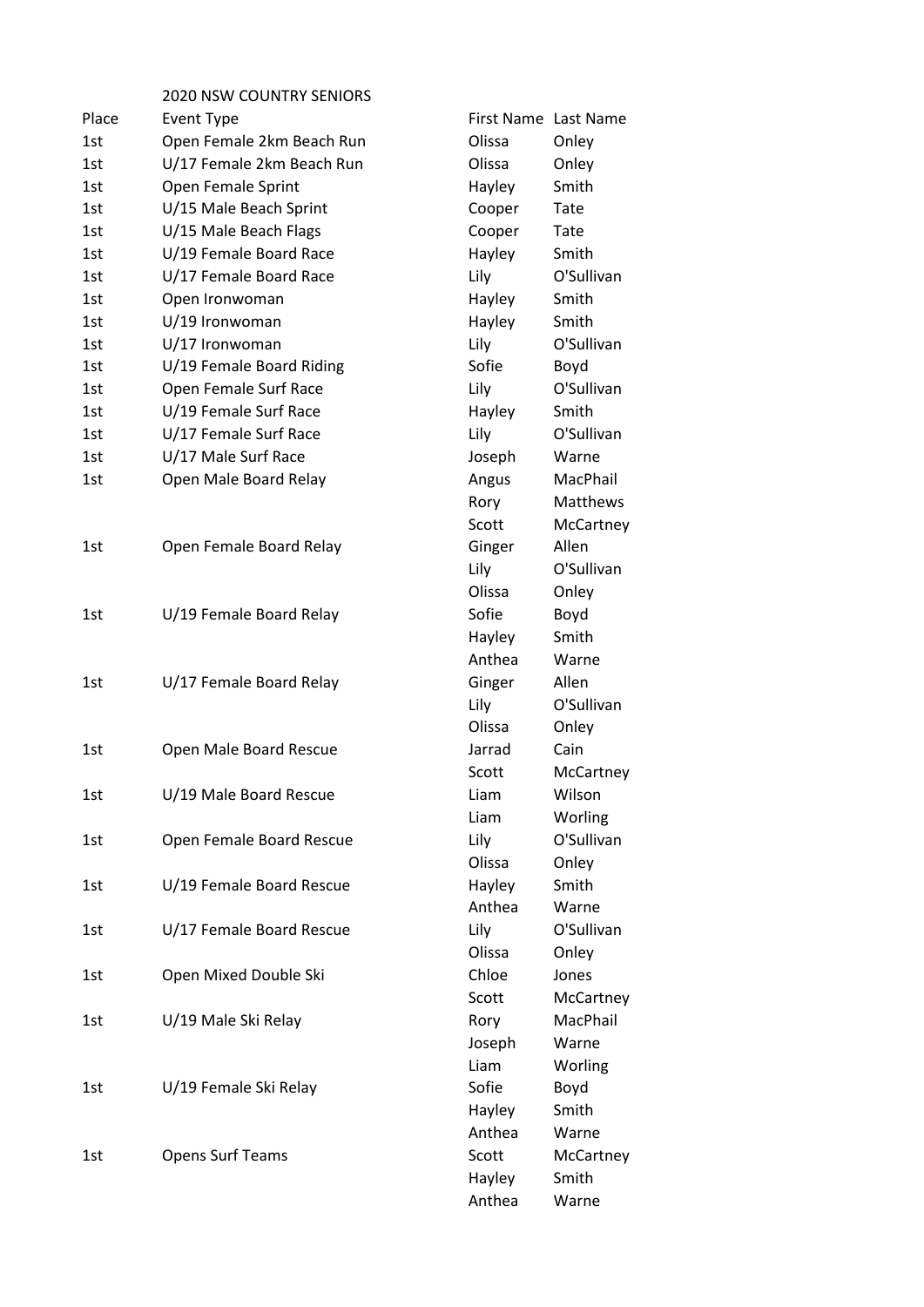|                 |                           | Liam          | Worling        |
|-----------------|---------------------------|---------------|----------------|
| 1st             | U/19 Female Taplin Relay  | Sofie         | Boyd           |
|                 |                           | Hayley        | Smith          |
|                 |                           | Anthea        | Warne          |
| 1st             | U/17 Female Taplin Race   | Ginger        | Allen          |
|                 |                           | Lily          | O'Sullivan     |
|                 |                           | Olissa        | Onley          |
| 1st             | Open Male Taplin Relay    | Jarrad        | Cain           |
|                 |                           | Angus         | MacPhail       |
|                 |                           | Kai           | Onley          |
| 2nd             | Open Male 2km Beach Run   | Liam          | MacPhail       |
| 2nd             | U/17 Female Beach Flags   | Lily          | O'Sullivan     |
| 2 <sub>nd</sub> | Open Female Board Race    | Lily          | O'Sullivan     |
| 2 <sub>nd</sub> | Open Male Board Race      | Angus         | MacPhail       |
| 2 <sub>nd</sub> | U/19 Female Board Race    | Anthea        | Warne          |
| 2 <sub>nd</sub> | U/17 Female Board Race    | Olissa        | Onley          |
| 2 <sub>nd</sub> | Open Female Beach Relay   | Sofie         | Boyd           |
|                 |                           | Chloe         | Jones          |
|                 |                           | Hayley        | Smith          |
|                 |                           | Anthea        | Warne          |
| 2 <sub>nd</sub> | $U/17$ Ironman            | Joseph        | Warne          |
| 2 <sub>nd</sub> | Open Ironwoman            | Anthea        | Warne          |
| 2 <sub>nd</sub> | U/19 Ironwoman            | Anthea        | Warne          |
| 2 <sub>nd</sub> | U/17 Ironwoman            | Olissa        | Onley          |
| 2 <sub>nd</sub> | U/19 Female Single Ski    | Anthea        | Warne          |
| 2 <sub>nd</sub> | U/19 Female Surf Race     | Anthea        | Warne          |
| 2nd             | Open Female Board Relay   | Chloe         | Jones          |
|                 |                           | Hayley        | Smith          |
|                 |                           | Anthea        | Warne          |
| 2nd             | U/15 Female Board Relay   | Sienna        | Lee            |
|                 |                           | Kloe          | Mills          |
|                 |                           | Elizabeth     | Warne          |
| 2nd             | Open Male Board Rescue    | Rory          | Matthews       |
|                 |                           | Kai           | Onley          |
| 2nd             | U/15 Female Board Rescue  | Alexis        | <b>Barnett</b> |
|                 |                           | Kloe          | Mills          |
| 2nd             | U/15 Female Cameron Relay | <b>Hester</b> | Clark          |
|                 |                           | Sienna        | Lee            |
|                 |                           | Holly         | Poole          |
| 2nd             | Open Male Ski Relay       | Cody          | Bell           |
|                 |                           | Scott         | McCartney      |
|                 |                           | Kai           | Onley          |
| 2nd             | U/17 Female Ski Relay     | Ginger        | Allen          |
|                 |                           | Lily          | O'Sullivan     |
|                 |                           | Olissa        | Onley          |
| 2nd             | U/17 Mixed Surf Teams     | Ginger        | Allen          |
|                 |                           | Olissa        | Onley          |
|                 |                           | Mia           | Taylor         |
|                 |                           | Joseph        | Warne          |
| 2nd             | U/19 Male Taplin Relay    | Rory          | MacPhail       |
|                 |                           |               |                |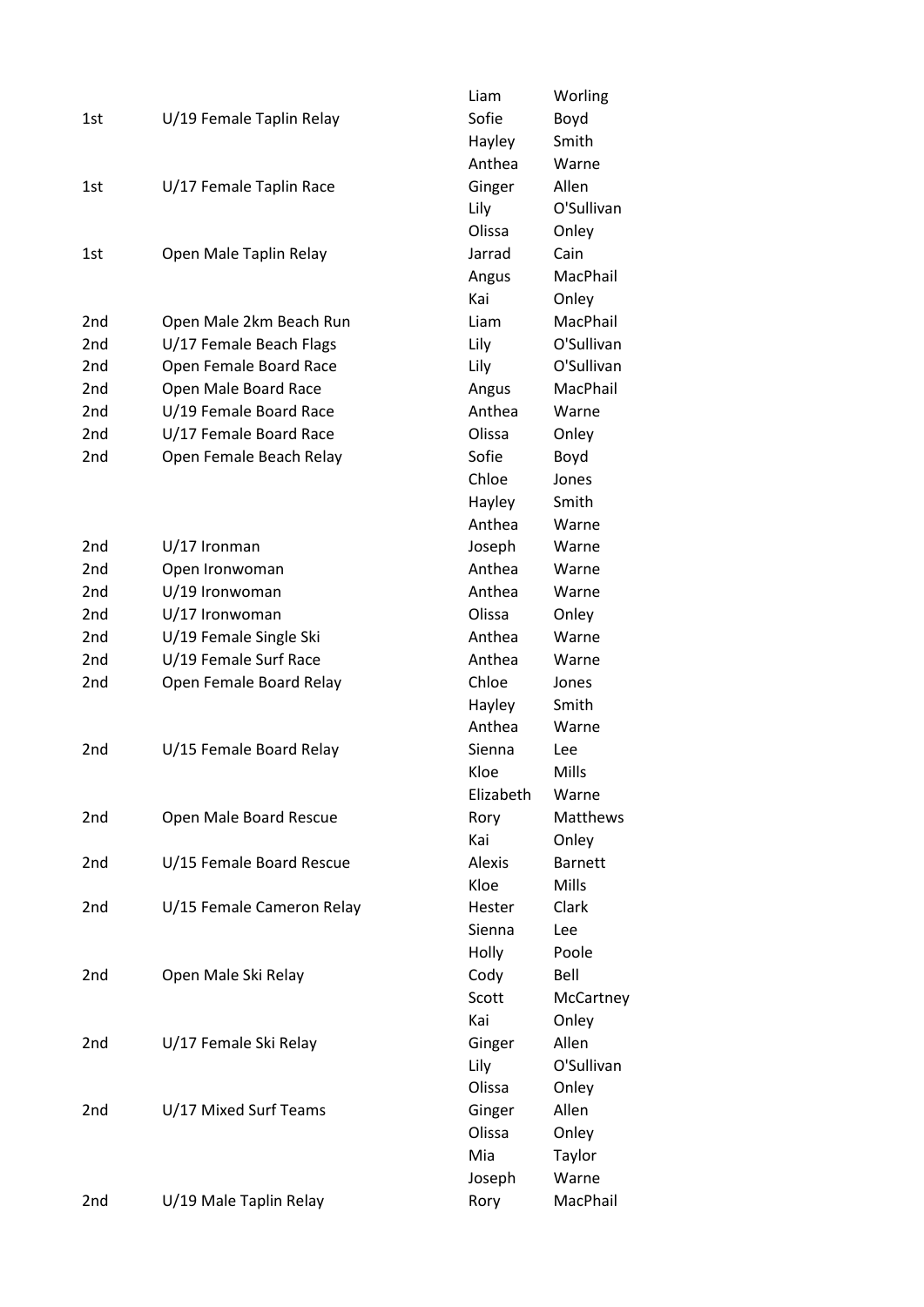|                 |                                | Liam      | Wilson                            |
|-----------------|--------------------------------|-----------|-----------------------------------|
|                 |                                | Liam      | Worling                           |
| 2 <sub>nd</sub> | Open Female Taplin Relay       | Ginger    | Allen                             |
|                 |                                | Lily      | O'Sullivan                        |
|                 |                                | Olissa    | Onley                             |
| 3rd             | Open Male 2km Beach Run        | Kai       | Onley                             |
| 3rd             | Open Female 2km Beach Run      | Janthea   | Andersen                          |
| 3rd             | U/15 Female Beach Flags        | Sienna    | Lee                               |
| 3rd             | U/19 Male Board Race           | Rory      | MacPhail                          |
| 3rd             | Open Female Board Race         | Hayley    | Smith                             |
| 3rd             | U/19 Female Board Race         | Sofie     | Boyd                              |
| 3rd             | Open Ironman                   | Kai       | Onley                             |
| 3rd             | U/15 Female Rescue Tube        | Elizabeth | Warne                             |
| 3rd             | U/17 Female Single Ski         | Lily      | O'Sullivan                        |
| 3rd             | Open Male Surf Race            | Kai       | Onley                             |
| 3rd             | U/19 Male Surf Race            | Liam      | Worling                           |
| 3rd             | U/17 Female Surf Race          | Olissa    | Onley                             |
| 3rd             | Open Male Board Relay          | Liam      | MacPhail                          |
|                 |                                | Jayden    | Mandall                           |
|                 |                                | Kai       | Onley                             |
| 3rd             | U/19 Male Board Relay          | Joseph    | Warne                             |
|                 |                                | Liam      | Wilson                            |
|                 |                                | Liam      | Worling                           |
|                 |                                | Patrick   | Carey                             |
|                 |                                | Sylas     | <b>Phillips</b>                   |
|                 |                                | Cooper    | Tate                              |
| 3rd             | Open Male Board Rescue         | Angus     | MacPhail                          |
|                 |                                | Jayden    | Mandall                           |
| 3rd             | Open Female Board Rescue       | Chloe     | Jones                             |
|                 |                                | Hayley    | Smith                             |
| 3rd             | U/17 Female Board Rescue       | Tamsin    | Bell                              |
|                 |                                | Maddison  | Jones                             |
| 3rd             | 50-59 Female Board Rescue      | Joanne    |                                   |
|                 |                                |           | Colja<br>Van den Broek            |
|                 |                                | Suzanne   |                                   |
| 3rd             | U/15 Female Cameron Relay      | Alexis    | <b>Barnett</b><br><b>Burdekin</b> |
|                 |                                | Poppy     |                                   |
|                 |                                | Kloe      | <b>Mills</b>                      |
|                 |                                | Kiana     | Tyack                             |
| 3rd             | U19 Female Double Ski          | Hayley    | Smith                             |
|                 |                                | Anthea    | Warne                             |
| 3rd             | Open Female Ski Relay          | Sofie     | Boyd                              |
|                 |                                | Lily      | O'Sullivan                        |
|                 |                                | Hayley    | Smith                             |
| 3rd             | 30 yrs and over Male Ski Relay | Jarrad    | Cain                              |
|                 |                                | Scott     | McCartney                         |
|                 |                                | Paul      | Allen                             |
| 3rd             | U/19 Mixed Surf Teams          | Hayley    | Smith                             |
|                 |                                | Joseph    | Warne                             |
|                 |                                | Anthea    | Warne                             |
|                 |                                | Liam      | Worling                           |